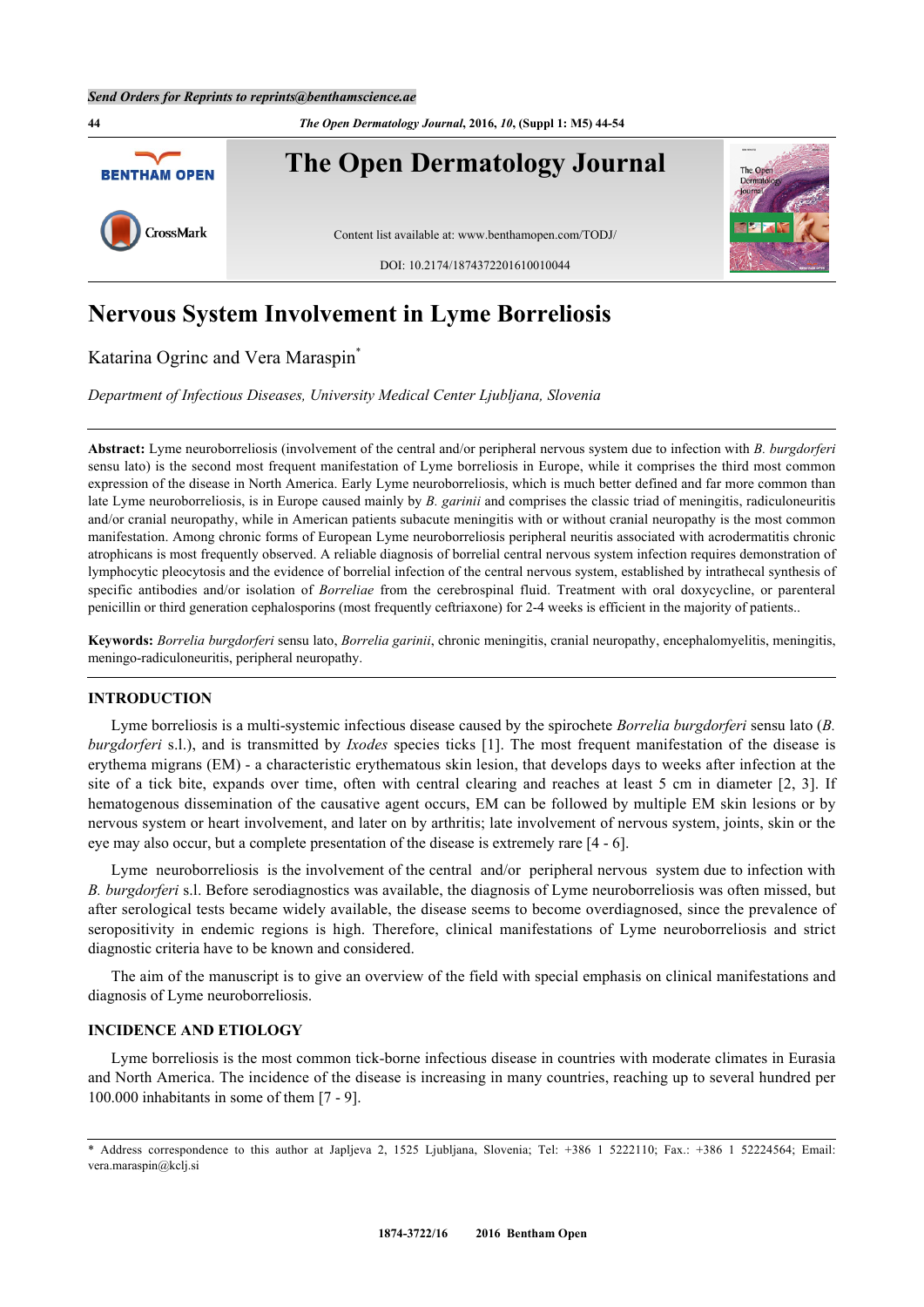According to the European data, the percentage of patients with Lyme neuroborreliosis, which is the second most frequent manifestation of Lyme borreliosis in Europe [\[5](#page-5-7), [6](#page-5-4), [10](#page-5-8)], differs from 3 [\[7](#page-5-5), [11](#page-5-9)] to 16 % [\[10\]](#page-5-8), while in North America nervous system involvement is the third most frequent manifestation of the disease (following skin and joint manifestations), and is reported to occur in 12% of confirmed cases of Lyme borreliosis [\[8](#page-5-10)].

In Europe, Lyme borreliosis is caused most often by *Borrelia afzelii (B. afzelii)*, followed by *Borrelia garinii (B. garinii), Borrelia burgdorferi* sensu stricto (*B. burgdorferi* s.s.) and only exceptionally by other *Borrelia* species, which leads to a broader clinical spectrum of the disease compared with North America, where only one species causes the disease in humans - *B. burgdorferi* s.s. [[6](#page-5-4)]. The predominant etiologic agent of Lyme neuroborreliosis in European patients is *B. garinii,* followed by *B. afzelii,* rarely the cause is *B. burgdorferi* s.s*.* and only exceptionally *B. valaisiana, B. bissettii* or other borrelial species [\[12](#page-5-11) - [20\]](#page-6-0).

It has been found out that different Lyme borrelia genospecies and their geographical distribution are connected with particular clinical manifestations of Lyme borreliosis (most probably owing to their diverse organotropism), leading to some differences between the European and North American clinical picture of the illness [[1,](#page-5-0) [4,](#page-5-3) [15,](#page-5-12) [21](#page-6-1) - [23\]](#page-6-2).

### **CLINICAL MANIFESTATIONS**

Nervous system involvement usually appears weeks to months after the infection with *B. burgdorferi* s.l. (as a part of early disseminated Lyme borreliosis) and persists for several weeks to months, but may also develop later and persist longer. In some patients, other manifestations of borrelial infection can occur concurrently to Lyme neuroborreliosis, most often EM skin lesion [\[1](#page-5-0), [10](#page-5-8)].

### **EARLY LYME NEUROBORRELIOSIS**

European early Lyme neuroborreliosis is mostly an acute illness. The classic triad of distinct neurological manifestations consists of lymphocytic meningitis, cranial neuropathy (particularly involving the facial nerve), and radiculoneuritis (sensory or motor or both) [\[5](#page-5-7), [6](#page-5-4), [24](#page-6-3) - [27\]](#page-6-4).

The clinical picture of **meningo-radiculoneuritis (Garin-Bujadoux-Bannwarth syndrome)** has been a well known entity in Europe for several decades before the discovery of it's spirochetal etiology [[28](#page-6-5) - [31\]](#page-6-6). It is defined as a painful meningo-radiculoneuritis with or without peripheral or cranial nerve affection, caused by infection with *B. burgdorferi* s.l. In a substantial number of patients (34-64%) EM may appear prior to or concomitant with neurological impairment[[29,](#page-6-7) [26](#page-6-8) - [36](#page-6-9)] Neurological symptoms typically develop 4-6 weeks after a tick bite or appearance of EM. The most pronounced clinical symptom is severe radicular pain which is burning, biting, boring or tearing in nature*,* is usually located on trunk, often belt-like, with possible radiation into extremities and almost unresponsive to usual analgesics. It seems to be more severe in elderly and intensifies during the night; patients may be deprived of sleep for several weeks. The location of pain very often matches the site of the tick bite or EM [\[28](#page-6-5), [36,](#page-6-9) [37\]](#page-6-10), although some reports didn't show any relation of the pain and tick bite and/or EM location [[38\]](#page-6-11). Within 1-4 weeks after the beginning of radicular pain, further neurological complications may develop: cranial nerve palsies with the seventh cranial nerve being most commonly involved (sometimes bilateral), and/or sensory (dysesthesia, hyperesthesia) and/or motor deficit of involved region, which usually results in asymmetric pareses that are not always clinically prominent [\[32,](#page-6-12) [38,](#page-6-11) [39\]](#page-6-13). Other accompanying symptoms or signs, such as headache, fatigue, loss of appetite, photophobia or meningeal signs may be present [\[34,](#page-6-14) [35,](#page-6-15) [40](#page-7-0)] but also neuropsychological symptoms, such as agitation, depression, anxiety, and restlessness have been observed [[35](#page-6-15)]. Even in patients not treated with antibiotics, the pain resolves spontaneously after some weeks or months, but late stage of Lyme neuroborreliosis may follow. Meningoradiculoneuritis is much more often seen in European than American patients, affects predominantly adult population over 40 years of age, and for an unknown reason is extremely rare in children [[1,](#page-5-0) [24,](#page-6-3) [25\]](#page-6-16).

The course of borrelial **meningitis** in adult European patients resembles mild but protracted viral meningitis with intermittent improvements and deteriorations. Clinically it manifests with mild and intermittent headaches, but in some patients headache may be prominent. Meningeal signs are only mildly expressed or absent, nausea, vomiting and fever are rare [[5,](#page-5-7) [6,](#page-5-4) [17,](#page-5-13) [20,](#page-6-0) [25,](#page-6-16) [41\]](#page-7-1). In children, isolated meningitis is more common than in adults [\[4](#page-5-3), [5](#page-5-7), [36](#page-6-9), [42](#page-7-2) - [44\]](#page-7-3).

Among **cranial neuropathies** peripheral facial palsy is by far the most frequent manifestation. It can be unilateral or bilateral, can occur in association with meningo-radiculoneuritis (Garin-Bujadoux-Bannwarth syndrome), or is the first and the only clinical sign of Lyme neuroborreliosis. Clinically it is manifested as facial weakness or paralysis, eye problems (sore eye, lacrimation), taste disturbances, numbness, earache, and increased sensitivity to sound. In the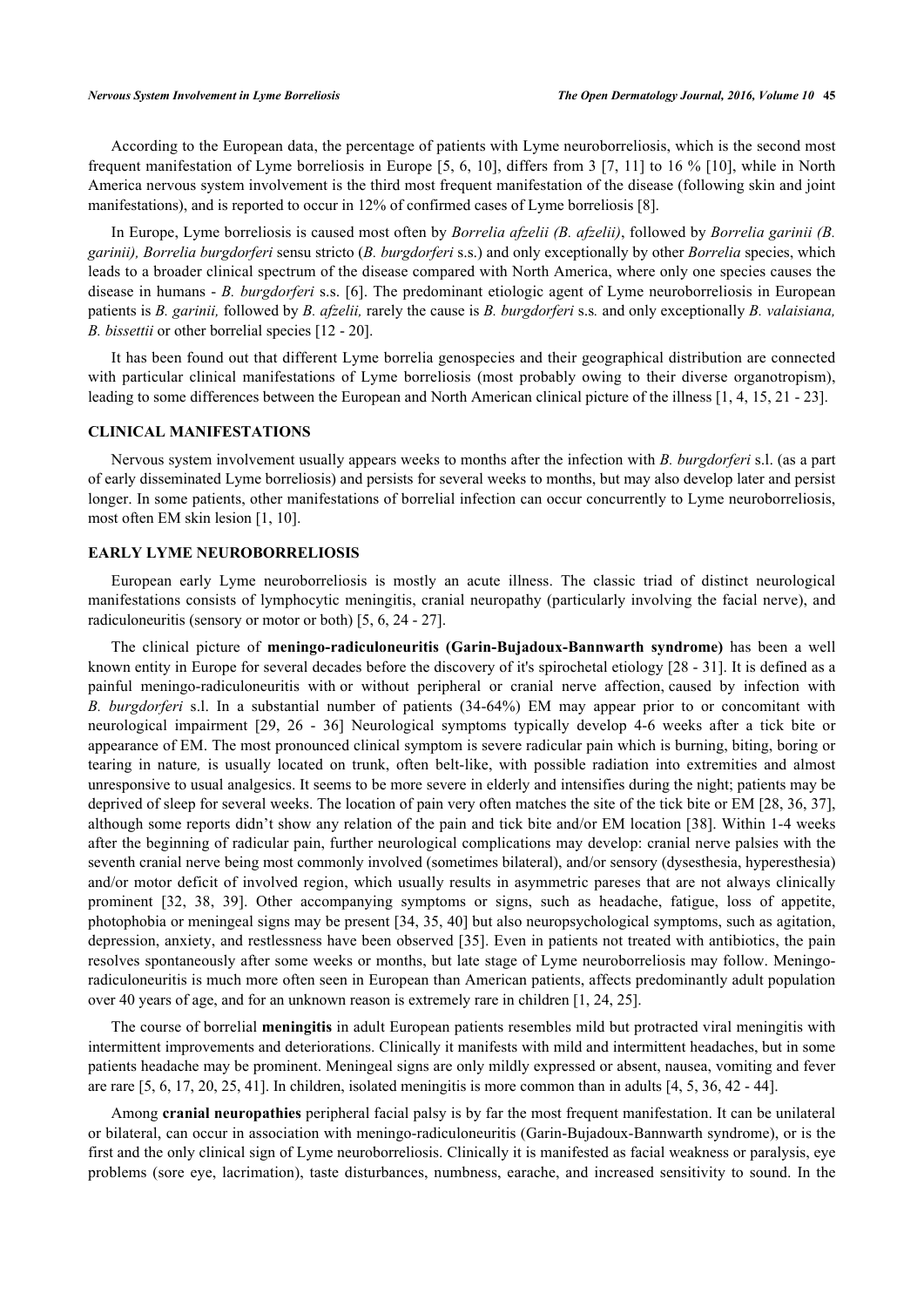majority of patients peripheral facial palsy of borrelial origin is associated with lymphocytic pleocytosis, indicating concomitant central nervous system (CNS) involvement, however symptoms and signs of meningitis are frequently absent [[1](#page-5-0), [6,](#page-5-4) [45](#page-7-4), [46\]](#page-7-5). Very early in the course of the disease, lymphocytic pleocytosis may be absent, but usually evolves in the following days. In Slovenia, which is a highly endemic country for Lyme borreliosis, borrelial infection was established in 22/114 (19.3%) adult patients who presented with isolated peripheral facial palsy, and among them 12/22 (54.5%) had lymphocytic pleocytosis [\[45](#page-7-4)]. Prognosis of borrelial peripheral facial palsy is good in antibiotictreated and also in untreated patients [[1,](#page-5-0) [24](#page-6-3)]; full or almost full recovery is expected in over 90% of patients [[46](#page-7-5)]. In children, peripheral facial palsy occurs more often than in adults [[4](#page-5-3), [5](#page-5-7), [43](#page-7-6), [47](#page-7-7), [48](#page-7-8)]. Involvement of all other cranial nerves has been described, with the exception of the olfactory nerve, but particularly III (oculomotor), VI (abducens), and VIII (vestibule-auditory) can be affected. These rare abnormalities are clinically manifested with diplopia and hearing loss and/or dizziness, respectively [\[1](#page-5-0), [5](#page-5-7), [6](#page-5-4), [25](#page-6-16), [26](#page-6-8), [46](#page-7-5)].

It should be emphasized, that the above described typical clinical manifestations of early Lyme neuroborreliosis in European patients are due to *B. garinii* infection. However, it has been established, that the majority of patients with the *B. afzelii* infection of the CNS (proved by isolation), doesn't fulfill the diagnostic criteria for the European Lyme neuroborreliosis [[17\]](#page-5-13).

American Lyme neuroborreliosis almost always presents as subacute meningitis with or without associated cranial neuropathy (usually facial palsy). The disease develops within a few weeks to a few months after infection or the EM skin lesion. Headache, meningeal signs, migrating numbness or tingling, malaise, fatigue, myalgia and mild cognitive symptoms are common. Radicular symptoms may be present, but painful radiculitis is only occasionally seen in American patients [[18,](#page-6-17) [24,](#page-6-3) [46,](#page-7-5) [49\]](#page-7-9).

Some other neurological entities, like meningoencephalitis with cerebellar ataxia, paraplegic meningomyelitis, meningoencephalomyelitis, hemiparesis, exogenous psychosis and extrapyramidal syndrom were also described as possible manifestations of early Lyme neuroborreliosis, but it should be emphasized, that borrelial etiology in these clinical entities is extremely rare.

# **LATE LYME NEUROBORRELIOSIS**

In general, nervous system involvement late in the course of Lyme borreliosis is much less common than in early disseminated stage of the disease [\[5](#page-5-7), [27\]](#page-6-4); it represents less than 1-2% of all patients with Lyme neuroborreliosis and is described primarily in Europe [\[36](#page-6-9)]. Central or peripheral nervous system can be affected.

Chronic borrelial infection of the CNS is a distinct clinical manifestation of the illness, defined as an active and long-lasting (more than 6 months) disease with persistent and marked cerebrospinal fluid (CSF) inflammation. Clinically it is manifested as chronic meningitis, progressive encephalomyelitis, or radiculomyelitis [[36,](#page-6-9) [42,](#page-7-2) [50,](#page-7-10) [51\]](#page-7-11).

**Chronic meningitis** is characterized by headache, malaise, sensorineural hearing loss and considerable weight loss.

**Progressive encephalomyelitis**, a rare form of chronic parenchymal borrelial infection with white matter involvement, manifests with spastic para or tetraparesis, ataxia, mental disorders, urinary bladder dysfunction, and sometimes with VII/VIII cranial nerve involvement [[25,](#page-6-16) [50,](#page-7-10) [52](#page-7-12)[, 53\]](#page-7-13).

Acrodermatitis chronica atrophicans associated **peripheral neuropathy**, which is primarily caused by *B. afzelii* is the most common manifestation of late Lyme neuroborreliosis in Europe and occurs in more than half of patients with advanced acrodermatitis chronica atrophicans skin lesions [\[25](#page-6-16), [54](#page-7-14)[, 55](#page-7-15)]. It involves sensory nerves in affected parts of the skin (typically distal parts of extremities), is usually not associated with CSF inflammation, and is probably a result of direct extension of borrelial infection from the skin to the cutaneous nerves. Patients complain of hypesthesia, paresthesia and pain. The course of the neuropathy is usually mild and chronic, but even with appropriate antibiotic treatment, symptoms often persist. Peripheral neuritis without acrodermatitis chronica atrophicans is probably an extremely rare condition [[5,](#page-5-7) [6,](#page-5-4) [36\]](#page-6-9).

**Lyme encephalopathy** is reported predominantly by American authors. It is marked by fatigue, impairment of memory and other intellectual functions, normal imaging and CSF findings, and is not due to direct *Borrelia* CNS involvement, as was often mistakenly thought, but is probably a condition mediated by cytokines and other neuroimmunomodulators in patients with non CNS borrelial manifestations [\[1](#page-5-0), [27,](#page-6-4) [56](#page-7-16) - [61](#page-7-17)]. Interpretation of this disorder is further complicated by the fact that a marked proportion of the general population experiences similar symptoms in the absence of any medical diagnosis [\[60](#page-7-18)].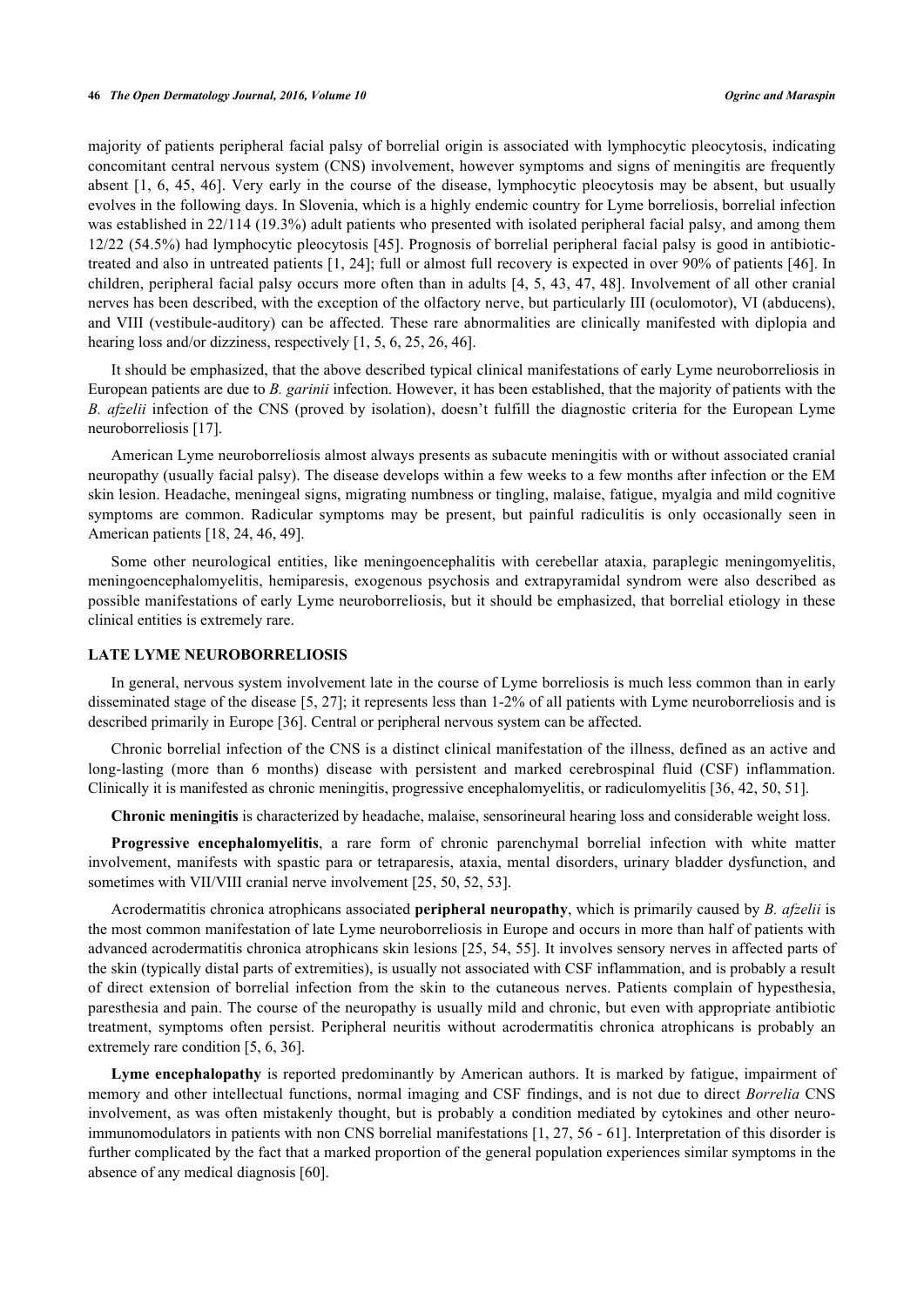# **DIAGNOSIS**

The diagnosis of Lyme neuroborreliosis should be based on typical clinical picture and laboratory findings, including CSF pleocytosis, and positive serology, culture and/or PCR result [[2,](#page-5-1) [3,](#page-5-2) [5,](#page-5-7) [17,](#page-5-13) [36,](#page-6-9) [62,](#page-8-0) [63\]](#page-8-1).

Clinical diagnosis of early Lyme neuroborreliosis, which typically appears as lymphocytic meningitis, radiculoneuritis and cranial neuropathy, is straightforward, when the triad is complete or when at least one manifestation of the triad is accompanied by EM[[1](#page-5-0) - [3](#page-5-2), [24](#page-6-3), [63](#page-8-1)].

In patients with early Lyme neuroborreliosis, CSF shows pleocytosis up to several hundred leucocytes x  $10<sup>6</sup>/L$ , with lymphocytic predominance, normal to moderately raised protein concentration, normal to slightly lowered glucose concentration, and inflammatory disturbances of the blood-brain barrier. In some patients with peripheral facial palsy of a recent onset, CSF pleocytosis may not be present. In chronic progressive encephalomyelitis, CSF lymphocytic pleocytosis, usually with activated B-lymphocytes and intrathecally synthesized specific IgG antibodies in CSF, have to be present to establish the diagnosis of late borrelial infection of the CNS, while in Lyme encephalopathy CSF cell count is normal [[56,](#page-7-16) [57,](#page-7-19) [59\]](#page-7-20).

Borrelial etiology of CNS infection is proved by demonstration of intrathecal *B. burgdorferi* s.l. antibody synthesis, isolation of *Borreliae* from the CSF and/or demonstration of borrelial DNA in CSF sample [[2,](#page-5-1) [3,](#page-5-2) [5](#page-5-7), [17](#page-5-13), [27,](#page-6-4) [63](#page-8-1) - [69\]](#page-8-2). In everyday European clinical practice, the demonstration of the intrathecally synthesized borrelial antibodies is the most useful method to diagnose Lyme neuroborreliosis. For this purpose, the approach described by Reiber *et al*. is commonly used in which comparison of simultaneously measured serum and CSF concentrations of total and specific borrelial IgM and IgG antibodies is necessary [[70](#page-8-3) - [72](#page-8-4)]. The limitations of this approach are the absence of intrathecal *B. burgdorferi* s.l. specific antibody synthesis during the first few weeks of the disease, and persistence of the synthesis for several months or even years, also after appropriate antibiotic treatment [\[2](#page-5-1), [3](#page-5-2), [5](#page-5-7), [17](#page-5-13), [63](#page-8-1)].

Isolation of the etiologic agent from the CSF is the most reliable microbiologic method for diagnosis of Lyme neuroborreliosis, but is technically demanding, expensive, time-consuming (results are obtained only after several weeks), available only in selected laboratories, and has a rather low sensitivity; in confirmed cases of Lyme neuroborreliosis, CSF culture is positive in 10-15% of patients [\[17](#page-5-13), [20](#page-6-0), [73](#page-8-5), [74](#page-8-6)]. PCR detection of borrelial DNA in CSF samples has low sensitivity, can't differentiate between living and dead borrelial cells, and the procedure is not standardized [[63](#page-8-1)]. Seroconversion alone is rarely useful in practice, because at the time of neurological disease, the majority of patients are seropositive. Besides, seroconversion proves recent borrelial infection but not CNS involvement [\[5](#page-5-7)].

In recent years, studies of cytokines and chemokines have shown that the level of the CSF CXCL13 is significantly higher in patients with untreated Lyme neuroborreliosis than in patients with other inflammatory or non-inflammatory CNS diseases. CSF CXCL13 level may become a useful biomarker for the diagnosis and follow-up of Lyme neuroborreliosis[[75](#page-8-7) - [78\]](#page-8-8).

Diagnosis of borrelial peripheral nervous system infection is even more difficult than demonstration of borrelial CNS involvement. Besides an objective evidence of the peripheral nervous system involvement (clinical, neurophysiologic and/or neuropathologic findings), borrelial infection of the involved nerves should be demonstrated; the presence of specific antibodies in serum is not enough for a reliable diagnosis. The proof that the borrelial infection really is the cause of the peripheral nervous system involvement depends upon the presence of concomitant CNS borrelial infection (with characteristic CSF findings) and/or the presence of other typical borrelial manifestations such as acrodermatitis chronica atrophicans [\[5](#page-5-7)]. Thus, in acrodermatitis chronica atrophicans associated peripheral neuritis, the diagnosis is established on the basis of characteristic neurological symptoms in the area of typical acrodermatitis chronica atrophicans skin lesion, positive borrelial serology (usually very high levels of specific antibodies in serum) and compatible histologic skin findings [[1,](#page-5-0) [5](#page-5-7), [79,](#page-8-9) [80\]](#page-8-10). Sometimes additional diagnostic procedures, *e.g.* borrelial skin culture or PCR for detection of borrelial DNA in skin biopsies, may be helpful [[81](#page-8-11), [82\]](#page-9-0). Several other diagnostic approaches (*e.g.* blood microscopy, CD57 levels and lymphocyte transformation test) have not been proven to be clinically useful, mainly due to the lack of specificity [[83\]](#page-9-1).

#### **DIFFERENTIAL DIAGNOSIS**

In early stages, borrelial meningo-radiculoneuritis with or without paresis has to be differentiated from mechanical radiculopathy by characteristic CSF findings and neuroimaging. Painful herpes zoster radiculitis is differentiated by typical rash of shingles. Due to CSF inflammation, other causes of acute, subacute and chronic meningitis must be ruled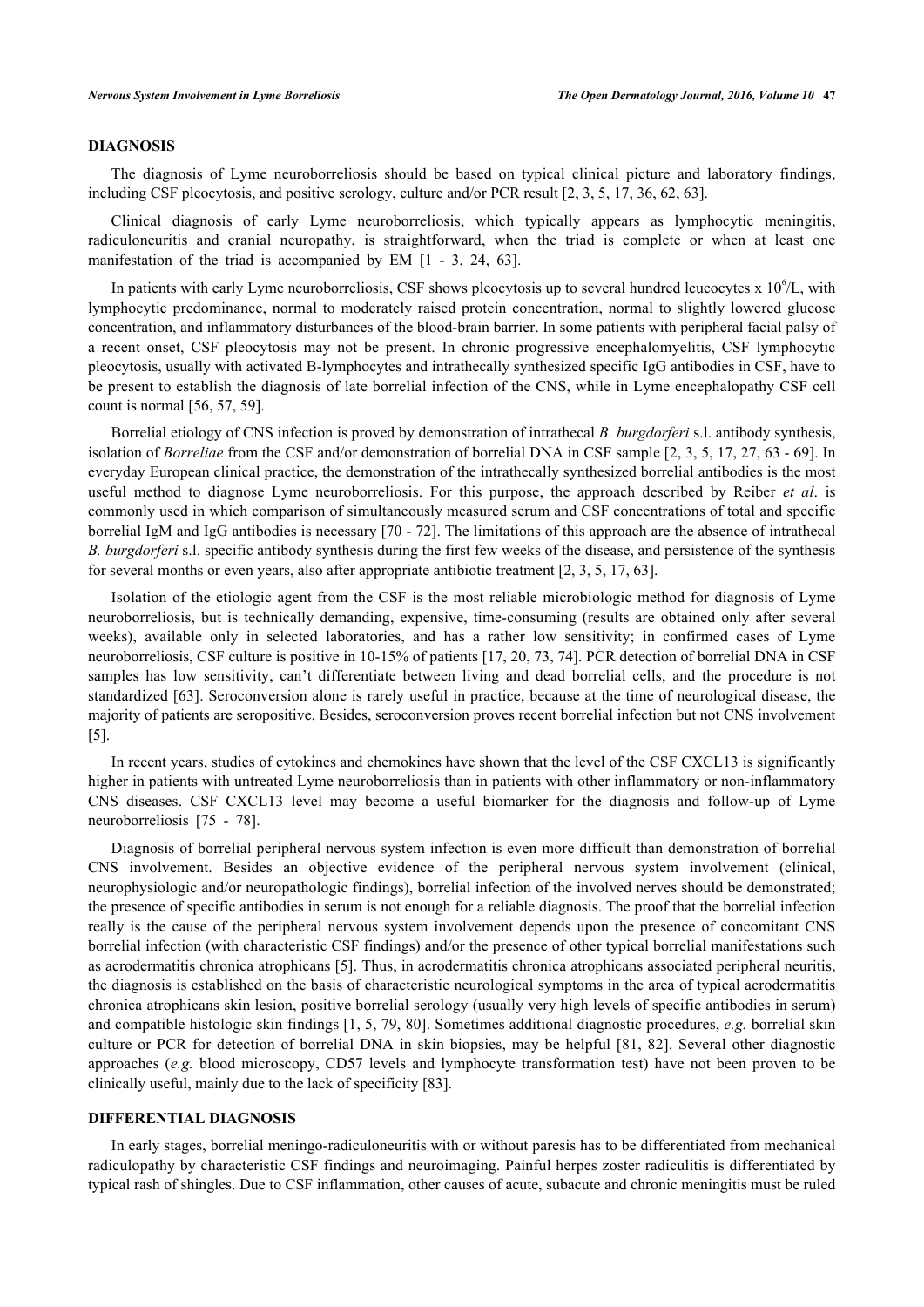out (tick borne encephalitis in endemic areas, other viral, bacterial, tuberculous or fungal meningitis); noninfectious CNS diseases like neurosarcoidosis and leptomeningeal metastases also have to be considered. Facial palsy of borrelial etiology has to be differentiated from idiopathic Bell's palsy, herpes zoster virus infection and, particularly when bilateral, from neurosarcoidosis [\[6](#page-5-4), [25,](#page-6-16) [36\]](#page-6-9). Rheumatic polymyalgia is sometimes mentioned in the differential diagnosis of the early Lyme neuroborreliosis. However, rheumatic polymyalgia ("pain in many muscles") is characterized by pronounced pain and/or stiffness in many muscles, and marked fatigue. In addition, in contrast to patients with Lyme neuroborreliosis those with polymyalgia rheumatica as a rule have highly elevated erythrocyte sedimentation rate, high concentration of serum C-reactive protein, anemia and normal CSF findings.

Late Lyme neuroborreliosis may be confused with multiple sclerosis, neurosarcoidosis, intracerebral vasculitis, stroke, psychiatric disorders, pre-senile dementia, and some polyneuropathies. The demonstration of CSF pleocytosis and intrathecal synthesis of borrelial antibodies is crucial to distinguish between these disorders [\[6](#page-5-4), [36](#page-6-9)].

#### **COINFECTIONS**

Concomitant infections of the CNS with *B. burgdorferi* s.l. and tick-borne encephalitis virus are possible in endemic regions. There are indications that in an acute stage of the disease symptoms and signs of tick-borne encephalitis are more pronounced, while later on clinical presentation resembles Lyme neuroborreliosis. However, a limited number of case reports on double infection by *B. burgdorferi* s.l. and tick-borne encephalitis virus of the CNS has been published, and only some of them were based on reliable diagnostic criteria [[84](#page-9-2) - [87\]](#page-9-3). In endemic regions patients with double infection should be actively searched for and strict diagnostic criteria for Lyme neuroborreliosis should be followed. Early antibiotic treatment of such patients is required to prevent complications and late manifestations of Lyme borreliosis.

# **TREATMENT**

Antibiotic therapy in patients with Lyme neuroborreliosis shortens the disease duration [[88](#page-9-4)] and decreases the risk of neurological sequelae. Up to some years ago parenteral ceftriaxone was the drug of choice for treating patients with Lyme neuroborreliosis. It is highly active against *B. burgdorferi* s.l. *in vitro*, crosses the blood-brain barrier rather well and has a long serum half-life, which enables once-daily applications. Cefotaxime and penicillin G in high doses are equally effective as ceftriaxone [[6\]](#page-5-4), but are rarely used, because they have to be administered several times a day.

There are convincing evidences, that oral doxycycline has excellent results in vitro against Lyme borreliae, good CNS penetration and good clinical efficacy [\[89](#page-9-5) - [93\]](#page-9-6). A double-blind randomized trial from Norway, published in 2008, showed that oral doxycycline is as efficient as intravenous ceftriaxone for the treatment of adults with Lyme neuroborreliosis [[41\]](#page-7-1). Therefore, the recommended treatment regimens for patients with Lyme neuroborreliosis is oral doxycycline 100 mg two times a day or ceftriaxone 2 g once daily intravenously for 14 days. Ceftriaxone is preferred for cases with parenchymal nervous system involvement (encephalitis, myelitis) in early or late stage of the disease, because of lacking data on doxycycline efficacy in such cases; in the late stage the duration could be prolonged to 28 days. Patients with acrodermatitis chronica atrophicans and peripheral neuropathy could be treated with doxycycline for 21 to 28 days [\[6](#page-5-4)]. A more prolonged antibiotic treatment of Lyme borreliosis lacks scientific support but may entail an increased risk for severe adverse events [\[4](#page-5-3), [6](#page-5-4), [27](#page-6-4), [59](#page-7-20), [94](#page-9-7) - [97](#page-9-8)].

# **PROGNOSIS**

Although some early manifestations of Lyme neuroborreliosis would resolve spontaneously, antibiotic treatment speeds up the resolution of symptoms and prevents the development of later complications [\[6,](#page-5-4) [88\]](#page-9-4). Most patients with Lyme neuroborreliosis have very favourable prognosis after adequate therapy [\[6](#page-5-4), [89](#page-9-5) - [91](#page-9-9)], although some reports showed, that a significant number of patients may have residual difficulties, such as fatigue, headache, cognitive impairment, paresthesia, neuropathy, radiculopathy, paresis and residual facial palsy [[98](#page-9-10) - [100](#page-5-0)]. Delayed treatment start, more symptoms and findings before treatment and non-complete recovery at 4 months were found as possible predictors for a poorer prognosis in European patients with Lyme neuroborreliosis[[101\]](#page-10-0).

#### **CONCLUSION**

Lyme neuroborreliosis is the second most frequent manifestation of Lyme borreliosis in Europe, and the third most common manifestation of the illness in North America, with different clinical characteristics between the continents. For the reliable diagnosis strict diagnostic criteria have to be employed. Appropriate antibiotic treatment (usually with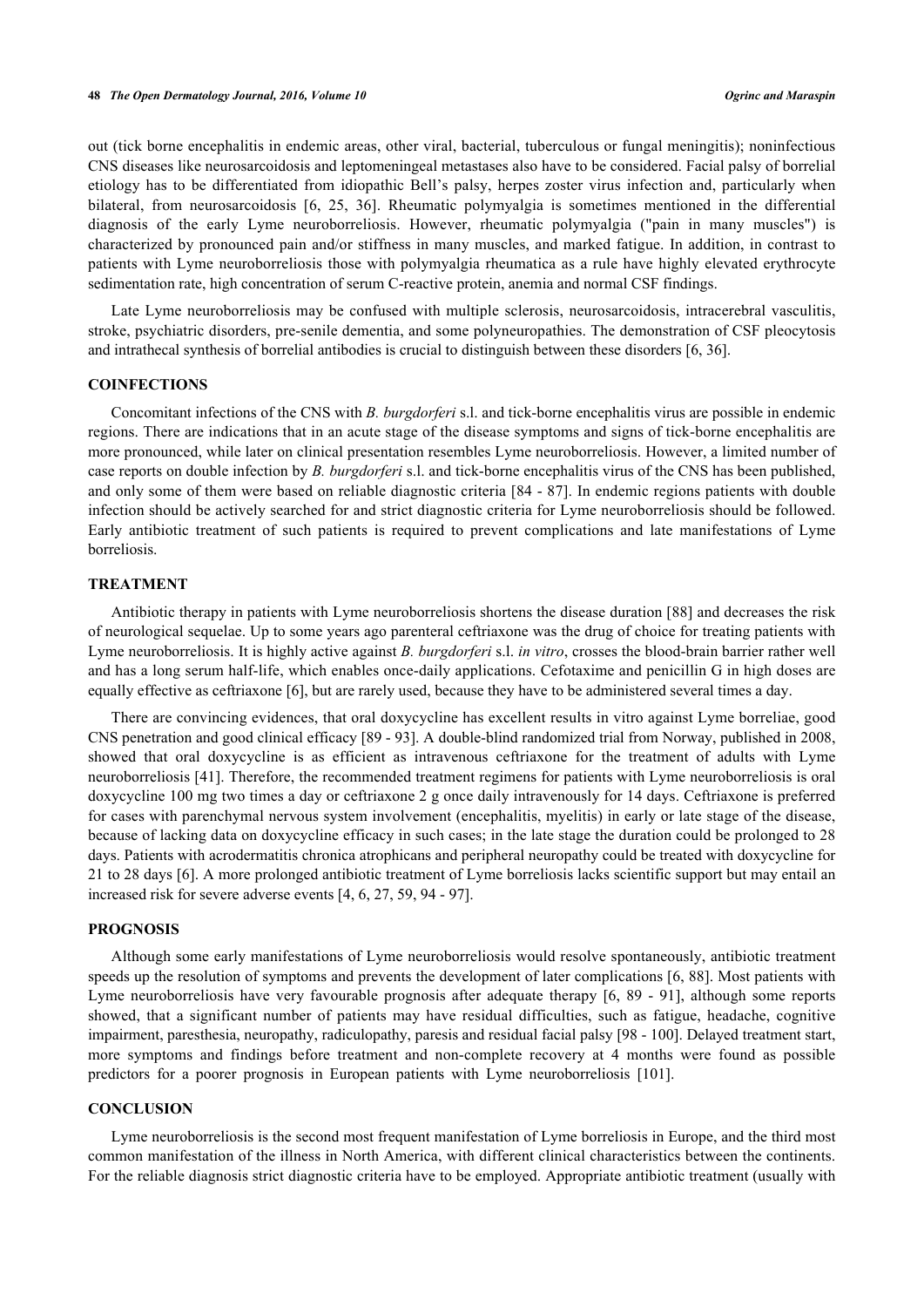oral doxycycline or intravenous ceftriaxone) is successful in most patients with Lyme neuroborreliosis.

#### **CONFLICT OF INTEREST**

The authors confirm that this article content has no conflict of interest.

#### **ACKNOWLEDGEMENTS**

Declared none.

# **REFERENCES**

- <span id="page-5-0"></span>[1] Steere AC. Lyme disease. N Engl J Med 2001; 345(2): 115-25. [\[http://dx.doi.org/10.1056/NEJM200107123450207\]](http://dx.doi.org/10.1056/NEJM200107123450207) [PMID: [11450660](http://www.ncbi.nlm.nih.gov/pubmed/11450660)]
- <span id="page-5-1"></span>[2] Stanek G, O'Connell S, Cimmino M, *et al.* European union concerted action on risk assessment in lyme borreliosis: clinical case definitions for lyme borreliosis. Wien Klin Wochenschr 1996; 108(23): 741-7. [PMID: [8990511\]](http://www.ncbi.nlm.nih.gov/pubmed/8990511)
- <span id="page-5-2"></span>[3] Stanek G, Fingerle V, Hunfeld KP, *et al.* Lyme borreliosis: clinical case definitions for diagnosis and management in Europe. Clin Microbiol Infect 2011; 17(1): 69-79.
- <span id="page-5-3"></span>[\[http://dx.doi.org/10.1111/j.1469-0691.2010.03175.x\]](http://dx.doi.org/10.1111/j.1469-0691.2010.03175.x) [PMID: [20132258](http://www.ncbi.nlm.nih.gov/pubmed/20132258)] [4] Stanek G, Strle F. Lyme borreliosis. Lancet 2003; 362(9396): 1639-47.
- [\[http://dx.doi.org/10.1016/S0140-6736\(03\)14798-8\]](http://dx.doi.org/10.1016/S0140-6736(03)14798-8) [PMID: [14630446](http://www.ncbi.nlm.nih.gov/pubmed/14630446)]
- <span id="page-5-7"></span>[5] Strle F, Stanek G. Clinical manifestations and diagnosis of lyme borreliosis. Curr Probl Dermatol 2009; 37: 51-110. [\[http://dx.doi.org/10.1159/000213070\]](http://dx.doi.org/10.1159/000213070) [PMID: [19367097](http://www.ncbi.nlm.nih.gov/pubmed/19367097)]
- <span id="page-5-4"></span>[6] Stanek G, Wormser GP, Gray J, Strle F. Lyme borreliosis. Lancet 2012; 379(9814): 461-73. [\[http://dx.doi.org/10.1016/S0140-6736\(11\)60103-7\]](http://dx.doi.org/10.1016/S0140-6736(11)60103-7) [PMID: [21903253](http://www.ncbi.nlm.nih.gov/pubmed/21903253)]
- <span id="page-5-5"></span>[7] Huppertz HI, Böhme M, Standaert SM, Karch H, Plotkin SA. Incidence of Lyme borreliosis in the Würzburg region of Germany. Eur J Clin Microbiol Infect Dis 1999; 18(10): 697-703. [\[http://dx.doi.org/10.1007/s100960050381\]](http://dx.doi.org/10.1007/s100960050381) [PMID: [10584895](http://www.ncbi.nlm.nih.gov/pubmed/10584895)]
- <span id="page-5-10"></span>[8] Bacon RM, Kugeler KJ, Mead PS. Surveillance for Lyme disease-United States, 1992-2006. MMWR Surveill Summ 2008; 57(10): 1-9. [PMID: [18830214\]](http://www.ncbi.nlm.nih.gov/pubmed/18830214)
- <span id="page-5-6"></span>[9] Statistical Yearbook of the Republic of Slovenia 2013. National Institute of Public Health 2013. Available from: http://www.stat.si/ StatWeb/doc/letopis/2013/09-13.pdf
- <span id="page-5-8"></span>[10] Berglund J, Eitrem R, Ornstein K, *et al.* An epidemiologic study of Lyme disease in southern Sweden. N Engl J Med 1995; 333(20): 1319-27. [\[http://dx.doi.org/10.1056/NEJM199511163332004\]](http://dx.doi.org/10.1056/NEJM199511163332004) [PMID: [7566023](http://www.ncbi.nlm.nih.gov/pubmed/7566023)]
- <span id="page-5-9"></span>[11] Wilking H, Stark K. Trends in surveillance data of human Lyme borreliosis from six federal states in eastern Germany, 2009-2012. Ticks Tick Borne Dis 2014; 5(3): 219-24. [\[http://dx.doi.org/10.1016/j.ttbdis.2013.10.010\]](http://dx.doi.org/10.1016/j.ttbdis.2013.10.010) [PMID: [24656810](http://www.ncbi.nlm.nih.gov/pubmed/24656810)]
- <span id="page-5-11"></span>[12] Busch U, Hizo-Teufel C, Boehmer R, *et al.* Three species of *Borrelia burgdorferi* sensu lato (*B. burgdorferi* sensu stricto, *B. afzelii*, and *B. garinii*) identified from cerebrospinal fluid isolates by pulsed-field gel electrophoresis and PCR J Clin Microbiol 1996; 34(5): 1072-8. [PMID: [8727878\]](http://www.ncbi.nlm.nih.gov/pubmed/8727878)
- [13] Péter O, Bretz AG, Postic D, Dayer E. Association of distinct species of *Borrelia burgdorferi* sensu lato with neuroborreliosis in Switzerland. Clin Microbiol Infect 1997; 3(4): 423-31. [\[http://dx.doi.org/10.1111/j.1469-0691.1997.tb00278.x\]](http://dx.doi.org/10.1111/j.1469-0691.1997.tb00278.x) [PMID: [11864152](http://www.ncbi.nlm.nih.gov/pubmed/11864152)]
- [14] Ryffel K, Péter O, Rutti B, Suard A, Dayer E. Scored antibody reactivity determined by immunoblotting shows an association between clinical manifestations and presence of *Borrelia burgdorferi* sensu stricto, *B. garinii, B. afzelii*, and *B. Valaisiana* in humans. J Clin Microbiol 1999; 37(12): 4086-92. [PMID: [10565936\]](http://www.ncbi.nlm.nih.gov/pubmed/10565936)
- <span id="page-5-12"></span>[15] Ruzić-Sabljić E, Maraspin V, Lotric-Furlan S, *et al.* Characterization of *Borrelia burgdorferi* sensu lato strains isolated from human material in Slovenia. Wien Klin Wochenschr 2002; 114(13-14): 544-50. [PMID: [12422599\]](http://www.ncbi.nlm.nih.gov/pubmed/12422599)
- [16] Ornstein K, Berglund J, Bergström S, Norrby R, Barbour AG. Three major Lyme Borrelia genospecies (*Borrelia burgdorferi* sensu stricto, *B. afzelii* and *B. garinii*) identified by PCR in cerebrospinal fluid from patients with neuroborreliosis in Sweden. Scand J Infect Dis 2002; 34(5): 341-6. [\[http://dx.doi.org/10.1080/00365540110080313\]](http://dx.doi.org/10.1080/00365540110080313) [PMID: [12069016](http://www.ncbi.nlm.nih.gov/pubmed/12069016)]
- <span id="page-5-13"></span>[17] Strle F, Ruzić-Sabljić E, Cimperman J, Lotric-Furlan S, Maraspin V. Comparison of findings for patients with *Borrelia garinii* and *Borrelia afzelii* isolated from cerebrospinal fluid. Clin Infect Dis 2006; 43(6): 704-10. [\[http://dx.doi.org/10.1086/506936\]](http://dx.doi.org/10.1086/506936) [PMID: [16912943](http://www.ncbi.nlm.nih.gov/pubmed/16912943)]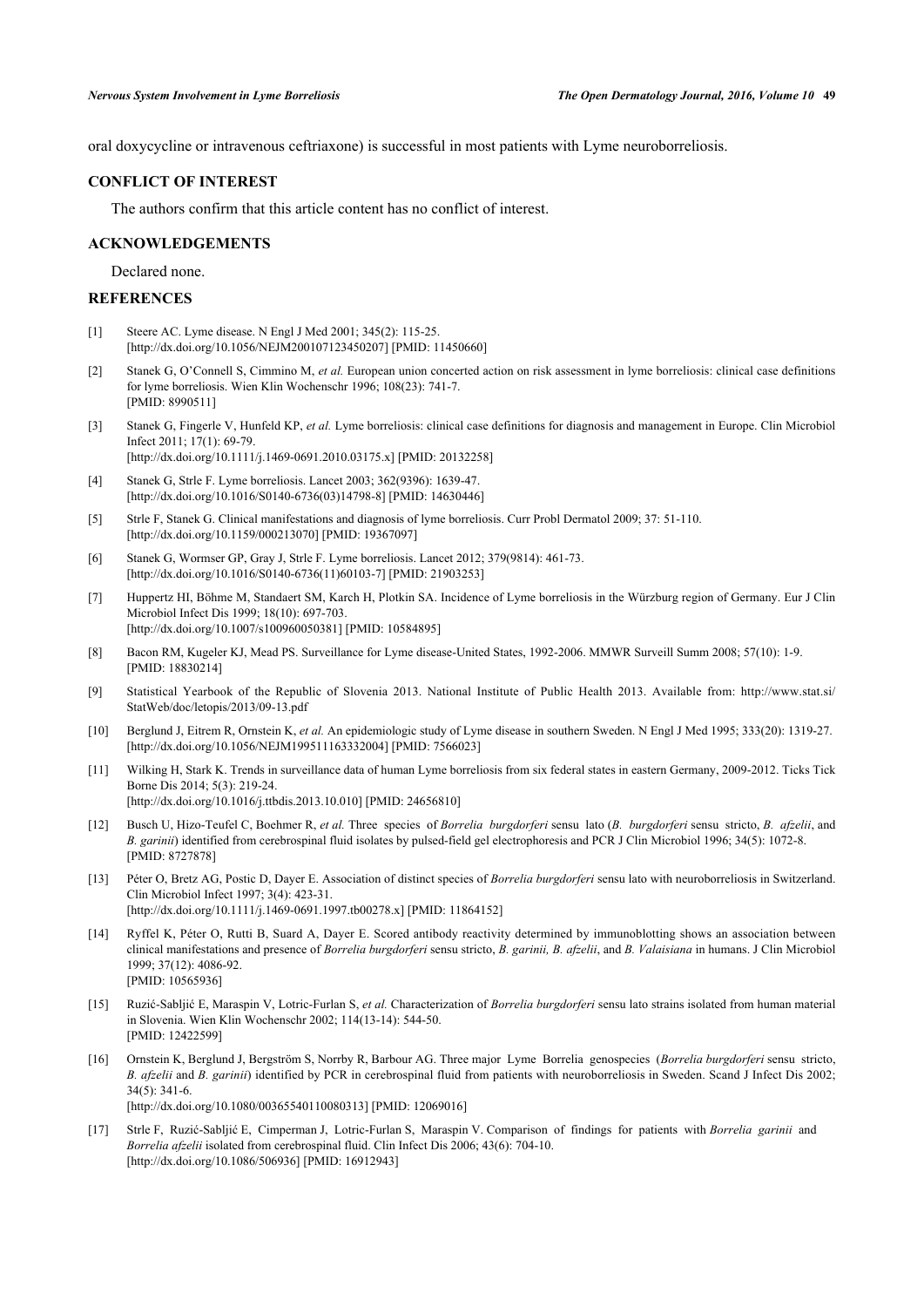#### **50** *The Open Dermatology Journal, 2016, Volume 10 Ogrinc and Maraspin*

- <span id="page-6-17"></span>[18] Pachner AR, Steiner I. Lyme neuroborreliosis: infection, immunity, and inflammation. Lancet Neurol 2007; 6(6): 544-52. [\[http://dx.doi.org/10.1016/S1474-4422\(07\)70128-X\]](http://dx.doi.org/10.1016/S1474-4422(07)70128-X) [PMID: [17509489](http://www.ncbi.nlm.nih.gov/pubmed/17509489)]
- [19] Fingerle V, Schulte-Spechtel UC, Ruzić-Sabljic E, *et al.* Epidemiological aspects and molecular characterization of *Borrelia burgdorferi* s.l. from southern Germany with special respect to the new species *Borrelia spielmanii sp*. nov. Int J Med Microbiol 2008; 298(3-4): 279-90. [\[http://dx.doi.org/10.1016/j.ijmm.2007.05.002\]](http://dx.doi.org/10.1016/j.ijmm.2007.05.002) [PMID: [17616434](http://www.ncbi.nlm.nih.gov/pubmed/17616434)]
- <span id="page-6-0"></span>[20] Ogrinc K, Lotrič-Furlan S, Maraspin V, *et al.* Suspected early Lyme neuroborreliosis in patients with erythema migrans. Clin Infect Dis 2013; 57(4): 501-9. [\[http://dx.doi.org/10.1093/cid/cit317\]](http://dx.doi.org/10.1093/cid/cit317) [PMID: [23667259](http://www.ncbi.nlm.nih.gov/pubmed/23667259)]
- <span id="page-6-1"></span>[21] Nadelman RB, Wormser GP. Lyme borreliosis. Lancet 1998; 352(9127): 557-65.
- [\[http://dx.doi.org/10.1016/S0140-6736\(98\)01146-5\]](http://dx.doi.org/10.1016/S0140-6736(98)01146-5) [PMID: [9716075](http://www.ncbi.nlm.nih.gov/pubmed/9716075)]
- [22] Strle F, Nadelman RB, Cimperman J, *et al.* Comparison of culture-confirmed erythema migrans caused by *Borrelia burgdorferi* sensu stricto in New York State and by *Borrelia afzelii* in Slovenia. Ann Intern Med 1999; 130(1): 32-6. [\[http://dx.doi.org/10.7326/0003-4819-130-1-199901050-00006](http://dx.doi.org/10.7326/0003-4819-130-1-199901050-00006)] [PMID: [9890847\]](http://www.ncbi.nlm.nih.gov/pubmed/9890847)
- <span id="page-6-2"></span>[23] Strle F, Ružić-Sabljić E, Logar M, *et al.* Comparison of erythema migrans caused by *Borrelia burgdorferi* and *Borrelia garinii.* Vector Borne Zoonotic Dis 2011; 11(9): 1253-8. [\[http://dx.doi.org/10.1089/vbz.2010.0230](http://dx.doi.org/10.1089/vbz.2010.0230)] [PMID: [21612533\]](http://www.ncbi.nlm.nih.gov/pubmed/21612533)
- <span id="page-6-3"></span>[24] Pachner AR, Steere AC. The triad of neurologic manifestations of Lyme disease: meningitis, cranial neuritis, and radiculoneuritis. Neurology 1985; 35(1): 47-53. [\[http://dx.doi.org/10.1212/WNL.35.1.47](http://dx.doi.org/10.1212/WNL.35.1.47)] [PMID: [3966001\]](http://www.ncbi.nlm.nih.gov/pubmed/3966001)
- <span id="page-6-16"></span>[25] Kristoferitsch W. Neurological manifestations of Lyme borreliosis: clinical definition and differential diagnosis. Scand J Infect Dis Suppl 1991; 77: 64-73. [PMID: [1947814\]](http://www.ncbi.nlm.nih.gov/pubmed/1947814)
- <span id="page-6-8"></span>[26] Mygland A, Ljøstad U, Fingerle V, Rupprecht T, Schmutzhard E, Steiner I. EFNS guidelines on the diagnosis and management of European Lyme neuroborreliosis. Eur J Neurol 2010; 17(1): 8-16, e1-e4. [\[http://dx.doi.org/10.1111/j.1468-1331.2009.02862.x\]](http://dx.doi.org/10.1111/j.1468-1331.2009.02862.x) [PMID: [19930447](http://www.ncbi.nlm.nih.gov/pubmed/19930447)]
- <span id="page-6-4"></span>[27] Halperin JJ. Nervous system Lyme disease. Handb Clin Neurol 2014; 121: 1473-83. [\[http://dx.doi.org/10.1016/B978-0-7020-4088-7.00099-7](http://dx.doi.org/10.1016/B978-0-7020-4088-7.00099-7)] [PMID: [24365431](http://www.ncbi.nlm.nih.gov/pubmed/24365431)]
- <span id="page-6-5"></span>[28] Garin C, Bujadoux C. Paralysie par les tiques. J Med Lyon 1922; 71: 765-7.
- <span id="page-6-7"></span>[29] Bannwarth A. Chronische lymphocytäre Meningitis, entzündliche Polyneuritis und Rheumatismus. Ein Beitragzum Problem Allergieund Nervensystem in zwei Teilen. Arch Psychiatr Nervenkr 1941; 113: 284-376. [\[http://dx.doi.org/10.1007/BF02095652\]](http://dx.doi.org/10.1007/BF02095652)
- [30] Steere AC, Grodzicki RL, Kornblatt AN, *et al.* The spirochetal etiology of Lyme disease. N Engl J Med 1983; 308(13): 733-40. [\[http://dx.doi.org/10.1056/NEJM198303313081301\]](http://dx.doi.org/10.1056/NEJM198303313081301) [PMID: [6828118](http://www.ncbi.nlm.nih.gov/pubmed/6828118)]
- <span id="page-6-6"></span>[31] Pfister HW, Einhäupl K, Preac-Mursic V, Wilske B, Schierz G. The spirochetal etiology of lymphocytic meningoradiculitis of Bannwarth (Bannwarth's syndrome). J Neurol 1984; 231(3): 141-4. [\[http://dx.doi.org/10.1007/BF00313682\]](http://dx.doi.org/10.1007/BF00313682) [PMID: [6481420](http://www.ncbi.nlm.nih.gov/pubmed/6481420)]
- <span id="page-6-12"></span>[32] Schmidt R, Ackermann R. Meningopolyneuritis (Garin-Bujadoux, Bannwarth) erythema chronicum migrans disease of the nervous system transmitted by ticks. Fortschr Neurol Psychiatr 1985; 53(5): 145-53. [\[http://dx.doi.org/10.1055/s-2007-1001962](http://dx.doi.org/10.1055/s-2007-1001962)] [PMID: [3894183\]](http://www.ncbi.nlm.nih.gov/pubmed/3894183)
- [33] Pfister HW, Einhäupl KM, Wilske B, Preac-Mursic V. Bannwarth's syndrome and the enlarged neurological spectrum of arthropod-borne borreliosis. Zentralbl Bakteriol Mikrobiol Hyg [A] 1987; 263(3): 343-7. [\[http://dx.doi.org/10.1016/S0176-6724\(87\)80089-5\]](http://dx.doi.org/10.1016/S0176-6724(87)80089-5) [PMID: [3591086](http://www.ncbi.nlm.nih.gov/pubmed/3591086)]
- <span id="page-6-14"></span>[34] Stiernstedt G, Sköldenberg B, Gårde A, *et al.* Clinical manifestations of *Borrelia* infections of the nervous system. Zentralbl Bakteriol Mikrobiol Hyg [A] 1987; 263(3): 289-96. [\[http://dx.doi.org/10.1016/S0176-6724\(87\)80079-2\]](http://dx.doi.org/10.1016/S0176-6724(87)80079-2) [PMID: [3591077](http://www.ncbi.nlm.nih.gov/pubmed/3591077)]
- <span id="page-6-15"></span>[35] Pfister HW, Kristoferitsch W, Meier C. Early neurological involvement (Bannwarth's syndrome). In: Weber K, Burgdorfer W, Eds. Aspects of Lyme borreliosis. Heidelberg: Springer 1993; pp. 152-67. [\[http://dx.doi.org/10.1007/978-3-642-77614-4\\_11](http://dx.doi.org/10.1007/978-3-642-77614-4_11)]
- <span id="page-6-9"></span>[36] Hansen K, Crone C, Kristoferitsch W. Lyme neuroborreliosis. Handb Clin Neurol 2013; 115: 559-75. [\[http://dx.doi.org/10.1016/B978-0-444-52902-2.00032-1](http://dx.doi.org/10.1016/B978-0-444-52902-2.00032-1)] [PMID: [23931802](http://www.ncbi.nlm.nih.gov/pubmed/23931802)]
- <span id="page-6-10"></span>[37] Dupuis M, Mertens C, Gonsette RE, Nuytten W, Bouffioux J, Dobbelaere F. Meningoradiculitis caused by a spirochete (*Borrelia burgdorferi*) after arthropod bite. Rev Neurol (Paris) 1985; 141(12): 780-5. [PMID: [3008294\]](http://www.ncbi.nlm.nih.gov/pubmed/3008294)
- <span id="page-6-11"></span>[38] Ackermann R, Hörstrup P, Schmidt R. Tick-borne meningopolyneuritis (Garin-Bujadoux, Bannwarth). Yale J Biol Med 1984; 57(4): 485-90. [PMID: [6097060\]](http://www.ncbi.nlm.nih.gov/pubmed/6097060)
- <span id="page-6-13"></span>[39] Ryberg B. Bannwarth's syndrome (lymphocytic meningoradiculitis) in Sweden. Yale J Biol Med 1984; 57(4): 499-503.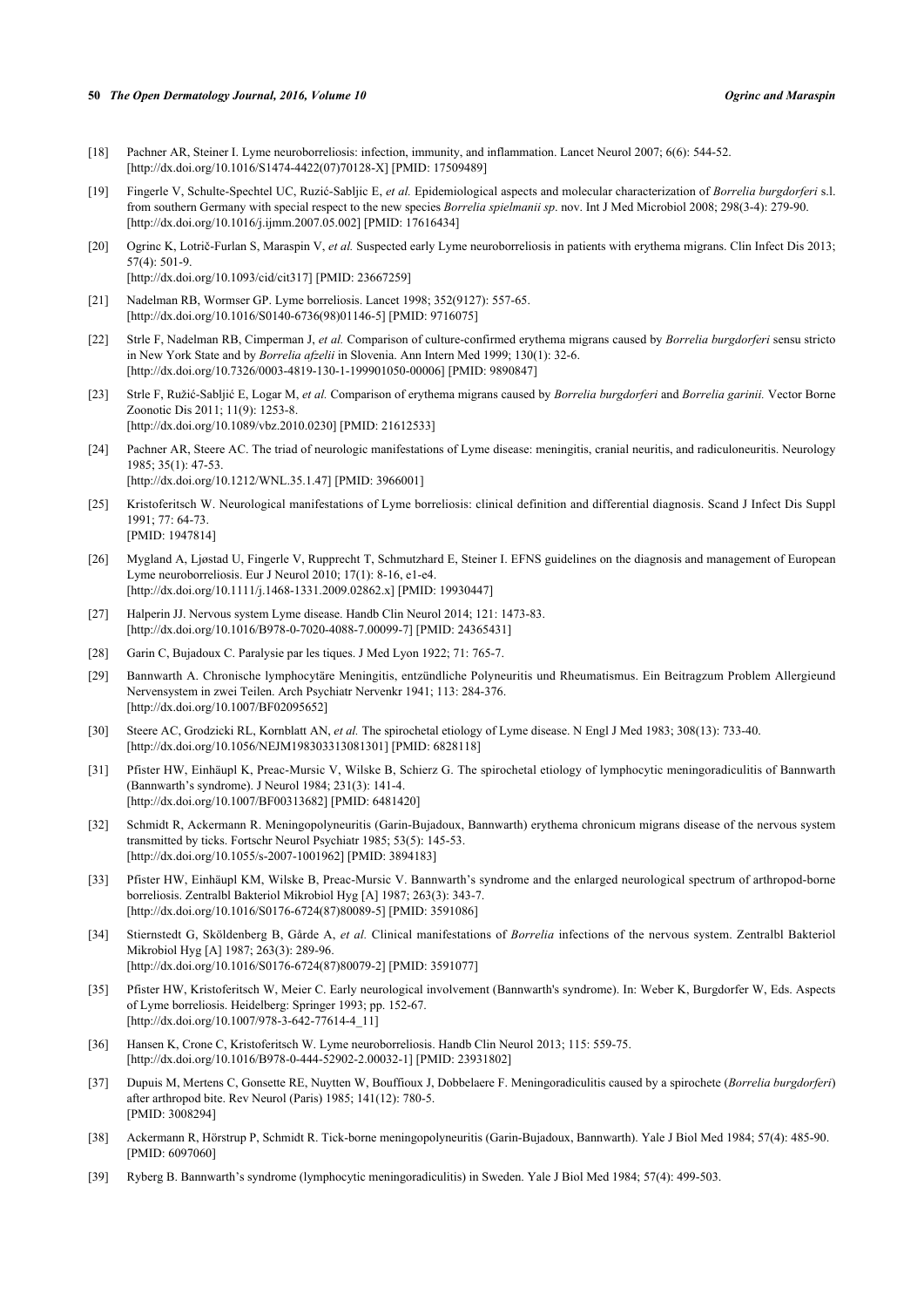[PMID: [6516452\]](http://www.ncbi.nlm.nih.gov/pubmed/6516452)

- <span id="page-7-0"></span>[40] Krüger H, Reuss K, Pulz M, *et al.* Meningoradiculitis and encephalomyelitis due to *Borrelia burgdorferi*: a follow-up study of 72 patients over 27 years. J Neurol 1989; 236(6): 322-8. [\[http://dx.doi.org/10.1007/BF00314373\]](http://dx.doi.org/10.1007/BF00314373) [PMID: [2795099](http://www.ncbi.nlm.nih.gov/pubmed/2795099)]
- <span id="page-7-1"></span>[41] Ljøstad U, Skogvoll E, Eikeland R, *et al.* Oral doxycycline *versus* intravenous ceftriaxone for European Lyme neuroborreliosis: a multicentre, non-inferiority, double-blind, randomised trial. Lancet Neurol 2008; 7(8): 690-5. [\[http://dx.doi.org/10.1016/S1474-4422\(08\)70119-4\]](http://dx.doi.org/10.1016/S1474-4422(08)70119-4) [PMID: [18567539](http://www.ncbi.nlm.nih.gov/pubmed/18567539)]
- <span id="page-7-2"></span>[42] Hansen K, Lebech AM. The clinical and epidemiological profile of Lyme neuroborreliosis in Denmark 1985-1990. A prospective study of 187 patients with *Borrelia burgdorferi* specific intrathecal antibody production. Brain 1992; 115(Pt 2): 399-423. [\[http://dx.doi.org/10.1093/brain/115.2.399](http://dx.doi.org/10.1093/brain/115.2.399)] [PMID: [1606475](http://www.ncbi.nlm.nih.gov/pubmed/1606475)]
- <span id="page-7-6"></span>[43] Christen HJ. Lyme neuroborreliosis in children. Ann Med 1996; 28(3): 235-40. [\[http://dx.doi.org/10.3109/07853899609033125\]](http://dx.doi.org/10.3109/07853899609033125) [PMID: [8811167](http://www.ncbi.nlm.nih.gov/pubmed/8811167)]
- <span id="page-7-3"></span>[44] Skogman BH, Croner S, Nordwall M, Eknefelt M, Ernerudh J, Forsberg P. Lyme neuroborreliosis in children: a prospective study of clinical features, prognosis, and outcome. Pediatr Infect Dis J 2008; 27(12): 1089-94. [\[http://dx.doi.org/10.1097/INF.0b013e31817fd423\]](http://dx.doi.org/10.1097/INF.0b013e31817fd423) [PMID: [19008771](http://www.ncbi.nlm.nih.gov/pubmed/19008771)]
- <span id="page-7-4"></span>[45] Lotric-Furlan S, Cimperman J, Maraspin V, *et al.* Lyme borreliosis and peripheral facial palsy. Wien Klin Wochenschr 1999; 111(22-23): 970-5. [PMID: [10666811\]](http://www.ncbi.nlm.nih.gov/pubmed/10666811)
- <span id="page-7-5"></span>[46] Halperin JJ. Nervous system Lyme disease. Infect Dis Clin North Am 2008; 22(2): 261-74. [\[http://dx.doi.org/10.1016/j.idc.2007.12.009\]](http://dx.doi.org/10.1016/j.idc.2007.12.009) [PMID: [18452800](http://www.ncbi.nlm.nih.gov/pubmed/18452800)]
- <span id="page-7-7"></span>[47] Tveitnes D, Øymar K, Natås O. Acute facial nerve palsy in children: how often is it lyme borreliosis? Scand J Infect Dis 2007; 39(5): 425-31. [\[http://dx.doi.org/10.1080/00365540601105764\]](http://dx.doi.org/10.1080/00365540601105764) [PMID: [17464865](http://www.ncbi.nlm.nih.gov/pubmed/17464865)]
- <span id="page-7-8"></span>[48] Arnež M, Ruzić-Sabljić E. Lyme borreliosis and acute peripheral facial palsy in Slovenian children. Pediatr Infect Dis J 2010; 29(2): 182-4. [\[http://dx.doi.org/10.1097/INF.0b013e3181bbf28a](http://dx.doi.org/10.1097/INF.0b013e3181bbf28a)] [PMID: [19952981](http://www.ncbi.nlm.nih.gov/pubmed/19952981)]
- <span id="page-7-9"></span>[49] Donaldson JO, Lewis RA. Lymphocytic meningoradiculitis in the United States. Neurology 1983; 33(11): 1476-9. [\[http://dx.doi.org/10.1212/WNL.33.11.1476](http://dx.doi.org/10.1212/WNL.33.11.1476)] [PMID: [6685240\]](http://www.ncbi.nlm.nih.gov/pubmed/6685240)
- <span id="page-7-10"></span>[50] Ackermann R, Rehse-Küpper B, Gollmer E, Schmidt R. Chronic neurologic manifestations of erythema migrans borreliosis. Ann N Y Acad Sci 1988; 539: 16-23. [\[http://dx.doi.org/10.1111/j.1749-6632.1988.tb31834.x\]](http://dx.doi.org/10.1111/j.1749-6632.1988.tb31834.x) [PMID: [3190090](http://www.ncbi.nlm.nih.gov/pubmed/3190090)]
- <span id="page-7-11"></span>[51] Oschmann P, Dorndorf W, Hornig C, Schäfer C, Wellensiek HJ, Pflughaupt KW. Stages and syndromes of neuroborreliosis. J Neurol 1998; 245(5): 262-72. [\[http://dx.doi.org/10.1007/s004150050216\]](http://dx.doi.org/10.1007/s004150050216) [PMID: [9617706](http://www.ncbi.nlm.nih.gov/pubmed/9617706)]
- <span id="page-7-12"></span>[52] Vandvik B, Sköldenberg B, Stiernstedt G. Tick-borne spirochaetal meningitis, meningoradiculitis and meningoencephalitis. A report on 15 cases identified by demonstration of intrathecal spirochaete-specific IgG antibody response. Acta Neurol Scand 1984; 70: 379-80.
- <span id="page-7-13"></span>[53] Weder B, Wiedersheim P, Matter L, Steck A, Otto F. Chronic progressive neurological involvement in *Borrelia burgdorferi* infection. J Neurol 1987; 234(1): 40-3.
- [\[http://dx.doi.org/10.1007/BF00314008\]](http://dx.doi.org/10.1007/BF00314008) [PMID: [3819785](http://www.ncbi.nlm.nih.gov/pubmed/3819785)]
- <span id="page-7-14"></span>[54] Kristoferitsch W. Chronic peripheral neuropathy. In: Weber K, Burgdorfer W, Eds. Aspects of Lyme borreliosis. Heidelberg: Springer 1993; pp. 219-27. [\[http://dx.doi.org/10.1007/978-3-642-77614-4\\_16](http://dx.doi.org/10.1007/978-3-642-77614-4_16)]
- <span id="page-7-15"></span>[55] Kindstrand E, Nilsson BY, Hovmark A, Pirskanen R, Asbrink E. Peripheral neuropathy in acrodermatitis chronica atrophicans - a late Borrelia manifestation. Acta Neurol Scand 1997; 95(6): 338-45. [\[http://dx.doi.org/10.1111/j.1600-0404.1997.tb00222.x\]](http://dx.doi.org/10.1111/j.1600-0404.1997.tb00222.x) [PMID: [9228267](http://www.ncbi.nlm.nih.gov/pubmed/9228267)]
- <span id="page-7-16"></span>[56] Halperin JJ. Nervous system manifestations of Lyme disease. Rheum Dis Clin North Am 1989; 15(4): 635-47. [PMID: [2555847\]](http://www.ncbi.nlm.nih.gov/pubmed/2555847)
- <span id="page-7-19"></span>[57] Logigian EL, Kaplan RF, Steere AC. Chronic neurologic manifestations of Lyme disease. N Engl J Med 1990; 323(21): 1438-44. [\[http://dx.doi.org/10.1056/NEJM199011223232102\]](http://dx.doi.org/10.1056/NEJM199011223232102) [PMID: [2172819](http://www.ncbi.nlm.nih.gov/pubmed/2172819)]
- [58] Halperin JJ, Heyes MP. Neuroactive kynurenines in Lyme borreliosis. Neurology 1992; 42(1): 43-50. [\[http://dx.doi.org/10.1212/WNL.42.1.43](http://dx.doi.org/10.1212/WNL.42.1.43)] [PMID: [1531156\]](http://www.ncbi.nlm.nih.gov/pubmed/1531156)
- <span id="page-7-20"></span>[59] Wormser GP, Dattwyler RJ, Shapiro ED, *et al.* The clinical assessment, treatment, and prevention of lyme disease, human granulocytic anaplasmosis, and babesiosis: clinical practice guidelines by the Infectious Diseases Society of America. Clin Infect Dis 2006; 43(9): 1089-134. [\[http://dx.doi.org/10.1086/508667\]](http://dx.doi.org/10.1086/508667) [PMID: [17029130](http://www.ncbi.nlm.nih.gov/pubmed/17029130)]
- <span id="page-7-18"></span>[60] Halperin JJ. Nervous system Lyme disease. J R Coll Physicians Edinb 2010; 40(3): 248-55. [\[http://dx.doi.org/10.4997/JRCPE.2010.314\]](http://dx.doi.org/10.4997/JRCPE.2010.314) [PMID: [21127770](http://www.ncbi.nlm.nih.gov/pubmed/21127770)]
- <span id="page-7-17"></span>[61] Halperin JJ. Neurologic manifestations of lyme disease. Curr Infect Dis Rep 2011; 13(4): 360-6.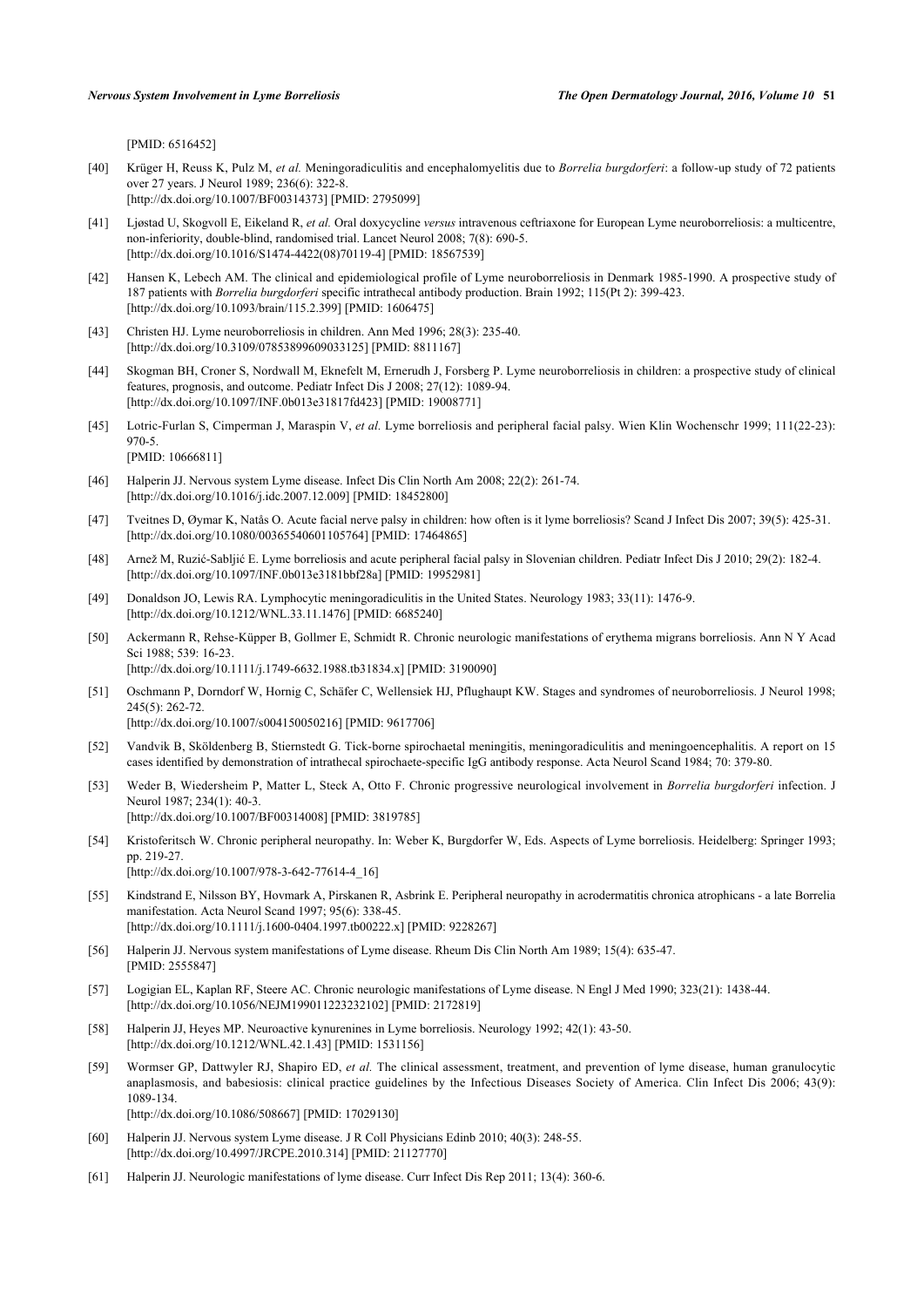[\[http://dx.doi.org/10.1007/s11908-011-0184-x\]](http://dx.doi.org/10.1007/s11908-011-0184-x) [PMID: [21484219](http://www.ncbi.nlm.nih.gov/pubmed/21484219)]

- <span id="page-8-0"></span>[62] Hansen K, Lebech AM. Lyme neuroborreliosis: a new sensitive diagnostic assay for intrathecal synthesis of *Borrelia burgdorferi*-specific immunoglobulin G, A, and M. Ann Neurol 1991; 30(2): 197-205. [\[http://dx.doi.org/10.1002/ana.410300212\]](http://dx.doi.org/10.1002/ana.410300212) [PMID: [1897911](http://www.ncbi.nlm.nih.gov/pubmed/1897911)]
- <span id="page-8-1"></span>[63] Brouqui P, Bacellar F, Baranton G, *et al.* Guidelines for the diagnosis of tick-borne bacterial diseases in Europe. Clin Microbiol Infect 2004; 10(12): 1108-32. [\[http://dx.doi.org/10.1111/j.1469-0691.2004.01019.x\]](http://dx.doi.org/10.1111/j.1469-0691.2004.01019.x) [PMID: [15606643](http://www.ncbi.nlm.nih.gov/pubmed/15606643)]
- 
- [64] Preac Mursic V, Wilske B, Schierz G, Pfister HW, Einhäupl K. Repeated isolation of spirochetes from the cerebrospinal fluid of a patient with meningoradiculitis Bannwarth. Eur J Clin Microbiol 1984; 3(6): 564-5. [\[http://dx.doi.org/10.1007/BF02013623\]](http://dx.doi.org/10.1007/BF02013623) [PMID: [6526024](http://www.ncbi.nlm.nih.gov/pubmed/6526024)]
- [65] Wilske B, Schierz G, Preac-Mursic V, *et al.* Intrathecal production of specific antibodies against *Borrelia burgdorferi* in patients with lymphocytic meningoradiculitis (Bannwarth's syndrome). J Infect Dis 1986; 153(2): 304-14. [\[http://dx.doi.org/10.1093/infdis/153.2.304](http://dx.doi.org/10.1093/infdis/153.2.304)] [PMID: [3944483\]](http://www.ncbi.nlm.nih.gov/pubmed/3944483)
- [66] Wilske B, Bader L, Pfister HW, Preac-Mursic V. Diagnosis of Lyme neuroborreliosis. Detection of intrathecal antibody formation. Fortschr Med 1991; 109(22): 441-6. [PMID: [1937323\]](http://www.ncbi.nlm.nih.gov/pubmed/1937323)
- [67] Kaiser R. Intrathecal immune response in neuroborreliosis: importance of cross-reactive antibodies. Zentralbl Bakteriol 1995; 282(3): 303-14. [\[http://dx.doi.org/10.1016/S0934-8840\(11\)80131-3\]](http://dx.doi.org/10.1016/S0934-8840(11)80131-3) [PMID: [7549163](http://www.ncbi.nlm.nih.gov/pubmed/7549163)]
- [68] Cerar T, Ogrinc K, Strle F, Ruzić-Sabljić E. Humoral immune responses in patients with Lyme neuroborreliosis. Clin Vaccine Immunol 2010; 17(4): 645-50.

[\[http://dx.doi.org/10.1128/CVI.00341-09](http://dx.doi.org/10.1128/CVI.00341-09)] [PMID: [20164248\]](http://www.ncbi.nlm.nih.gov/pubmed/20164248)

- <span id="page-8-2"></span>[69] Stanek G, Lusa L, Ogrinc K, Markowicz M, Strle F. Intrathecally produced IgG and IgM antibodies to recombinant VlsE, VlsE peptide, recombinant OspC and whole cell extracts in the diagnosis of Lyme neuroborreliosis. Med Microbiol Immunol (Berl) 2014; 203(2): 125-32. [\[http://dx.doi.org/10.1007/s00430-013-0322-1\]](http://dx.doi.org/10.1007/s00430-013-0322-1) [PMID: [24363169](http://www.ncbi.nlm.nih.gov/pubmed/24363169)]
- <span id="page-8-3"></span>[70] Reiber H, Lange P. Quantification of virus-specific antibodies in cerebrospinal fluid and serum: sensitive and specific detection of antibody synthesis in brain. Clin Chem 1991; 37(7): 1153-60. [PMID: [1855284\]](http://www.ncbi.nlm.nih.gov/pubmed/1855284)
- [71] Felgenhauer K. Barrier concepts and CSF analysis. J Neurol 1992; 239(2): 59-60. [\[http://dx.doi.org/10.1007/BF00862971\]](http://dx.doi.org/10.1007/BF00862971) [PMID: [1552303](http://www.ncbi.nlm.nih.gov/pubmed/1552303)]
- <span id="page-8-4"></span>[72] Reiber H, Peter JB. Cerebrospinal fluid analysis: disease-related data patterns and evaluation programs. J Neurol Sci 2001; 184(2): 101-22. [\[http://dx.doi.org/10.1016/S0022-510X\(00\)00501-3\]](http://dx.doi.org/10.1016/S0022-510X(00)00501-3) [PMID: [11239944](http://www.ncbi.nlm.nih.gov/pubmed/11239944)]
- <span id="page-8-5"></span>[73] Karlsson M, Hovind-Hougen K, Svenungsson B, Stiernstedt G. Cultivation and characterization of spirochetes from cerebrospinal fluid of patients with Lyme borreliosis. J Clin Microbiol 1990; 28(3): 473-9. [PMID: [2324275\]](http://www.ncbi.nlm.nih.gov/pubmed/2324275)
- <span id="page-8-6"></span>[74] Cerar T, Ogrinc K, Cimperman J, Lotric-Furlan S, Strle F, Ruzić-Sabljić E. Validation of cultivation and PCR methods for diagnosis of Lyme neuroborreliosis. J Clin Microbiol 2008; 46(10): 3375-9. [\[http://dx.doi.org/10.1128/JCM.00410-08](http://dx.doi.org/10.1128/JCM.00410-08)] [PMID: [18716226\]](http://www.ncbi.nlm.nih.gov/pubmed/18716226)
- <span id="page-8-7"></span>[75] Rupprecht TA, Pfister HW, Angele B, Kastenbauer S, Wilske B, Koedel U. The chemokine CXCL13 (BLC): a putative diagnostic marker for neuroborreliosis. Neurology 2005; 65(3): 448-50. [\[http://dx.doi.org/10.1212/01.wnl.0000171349.06645.79\]](http://dx.doi.org/10.1212/01.wnl.0000171349.06645.79) [PMID: [16087912](http://www.ncbi.nlm.nih.gov/pubmed/16087912)]
- [76] Ljøstad U, Mygland A. CSF B-lymphocyte chemoattractant (CXCL13) in the early diagnosis of acute Lyme neuroborreliosis. J Neurol 2008; 255(5): 732-7. [\[http://dx.doi.org/10.1007/s00415-008-0785-y\]](http://dx.doi.org/10.1007/s00415-008-0785-y) [PMID: [18344056](http://www.ncbi.nlm.nih.gov/pubmed/18344056)]
- [77] Schmidt C, Plate A, Angele B, *et al.* A prospective study on the role of CXCL13 in Lyme neuroborreliosis. Neurology 2011; 76(12): 1051-8. [\[http://dx.doi.org/10.1212/WNL.0b013e318211c39a\]](http://dx.doi.org/10.1212/WNL.0b013e318211c39a) [PMID: [21422457](http://www.ncbi.nlm.nih.gov/pubmed/21422457)]
- <span id="page-8-8"></span>[78] Cerar T, Ogrinc K, Lotrič-Furlan S, *et al.* Diagnostic value of cytokines and chemokines in lyme neuroborreliosis. Clin Vaccine Immunol 2013; 20(10): 1578-84. [\[http://dx.doi.org/10.1128/CVI.00353-13](http://dx.doi.org/10.1128/CVI.00353-13)] [PMID: [23945160\]](http://www.ncbi.nlm.nih.gov/pubmed/23945160)
- <span id="page-8-9"></span>[79] Asbrink E, Hovmark A. Early and late cutaneous manifestations in *Ixodes*-borne borreliosis (erythema migrans borreliosis, Lyme borreliosis). Ann N Y Acad Sci 1988; 539: 4-15. [\[http://dx.doi.org/10.1111/j.1749-6632.1988.tb31833.x\]](http://dx.doi.org/10.1111/j.1749-6632.1988.tb31833.x) [PMID: [3056204](http://www.ncbi.nlm.nih.gov/pubmed/3056204)]
- <span id="page-8-10"></span>[80] Asbrink E, Hovmark A, Weber K. Acrodermatitis chronica atrophicans. In: Weber K, Burgdorfer W, Eds. Aspects of Lyme borreliosis. Heidelberg: Springer 1993; pp. 193-204. [\[http://dx.doi.org/10.1007/978-3-642-77614-4\\_14](http://dx.doi.org/10.1007/978-3-642-77614-4_14)]
- <span id="page-8-11"></span>[81] Brettschneider S, Bruckbauer H, Klugbauer N, Hofmann H. Diagnostic value of PCR for detection of *Borrelia burgdorferi* in skin biopsy and urine samples from patients with skin borreliosis. J Clin Microbiol 1998; 36(9): 2658-65. [PMID: [9705410\]](http://www.ncbi.nlm.nih.gov/pubmed/9705410)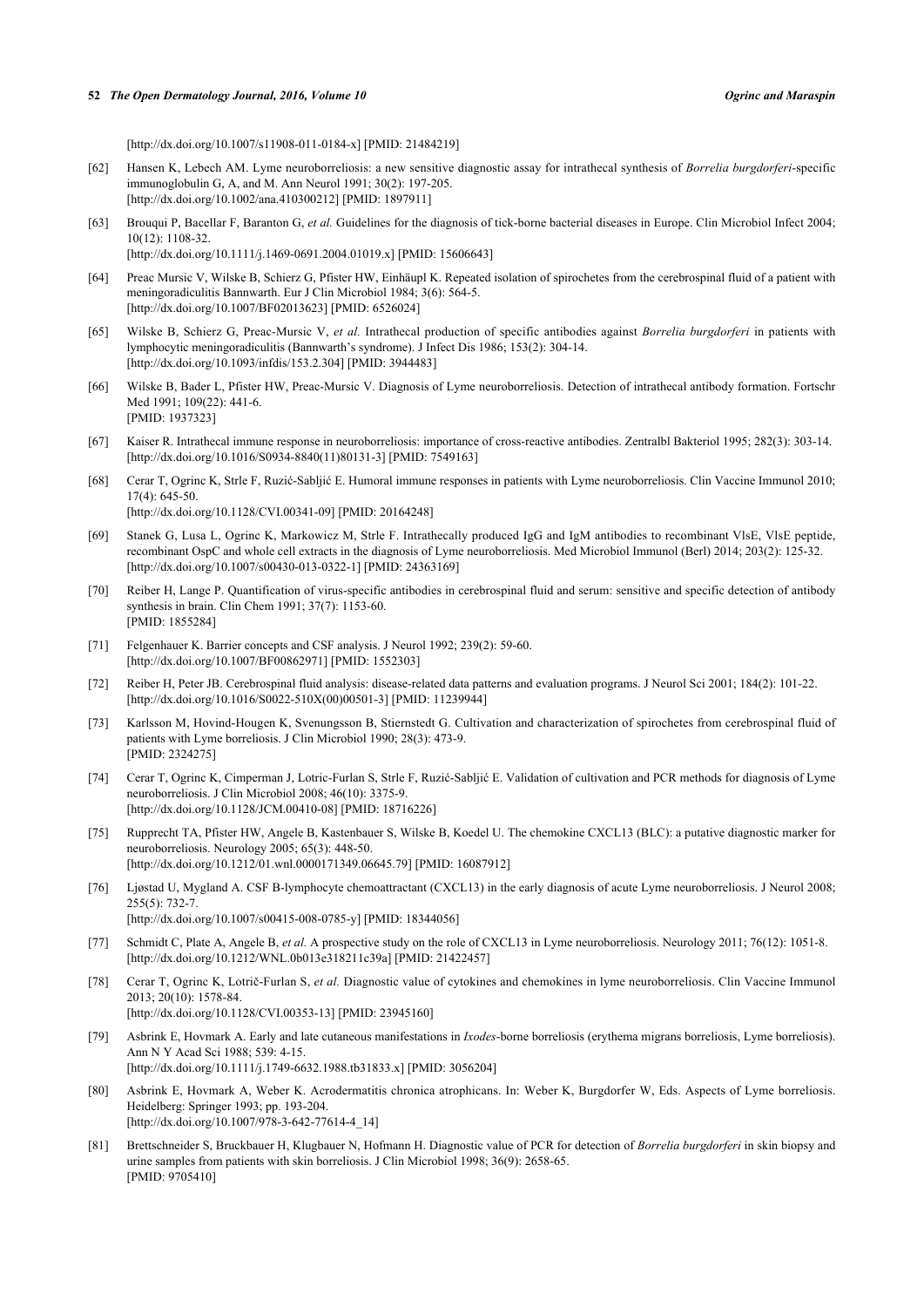<span id="page-9-0"></span>[82] Brandt FC, Ertas B, Falk TM, Metze D, Böer-Auer A. Genotyping of *Borrelia* from formalin-fixed paraffin-embedded skin biopsies of cutaneous borreliosis and tick bite reactions by assays targeting the intergenic spacer region, ospA and ospC genes. Br J Dermatol 2014; 171(3): 528-43.

[\[http://dx.doi.org/10.1111/bjd.12855](http://dx.doi.org/10.1111/bjd.12855)] [PMID: [24471698\]](http://www.ncbi.nlm.nih.gov/pubmed/24471698)

- <span id="page-9-1"></span>[83] Dessau RB, Fingerle V, Gray J, *et al.* The lymphocyte transformation test for the diagnosis of Lyme borreliosis has currently not been shown to be clinically useful. Clin Microbiol Infect 2014; 20(10): O786-7. [\[http://dx.doi.org/10.1111/1469-0691.12583](http://dx.doi.org/10.1111/1469-0691.12583)] [PMID: [24520912](http://www.ncbi.nlm.nih.gov/pubmed/24520912)]
- <span id="page-9-2"></span>[84] Kristoferitsch W, Stanek G, Kunz C. Doppelinfektion mit Frühsommermeningoenzephalitis-(FSME-) Virus und *Borrelia burgdorferi*. Dtsch Med Wochenschr 1986; 111(22): 861-4. [\[http://dx.doi.org/10.1055/s-2008-1068546](http://dx.doi.org/10.1055/s-2008-1068546)] [PMID: [3011378\]](http://www.ncbi.nlm.nih.gov/pubmed/3011378)
- [85] Oksi J, Viljanen MK, Kalimo H, *et al.* Fatal encephalitis caused by concomitant infection with tick-borne encephalitis virus and *Borrelia burgdorferi*. Clin Infect Dis 1993; 16(3): 392-6. [\[http://dx.doi.org/10.1093/clind/16.3.392](http://dx.doi.org/10.1093/clind/16.3.392)] [PMID: [8452951\]](http://www.ncbi.nlm.nih.gov/pubmed/8452951)
- [86] Cimperman J, Maraspin V, Lotric-Furlan S, *et al.* Concomitant infection with tick-borne encephalitis virus and *Borrelia burgdorferi* sensu lato in patients with acute meningitis or meningoencephalitis. Infection 1998: 26(3): 160-4. [\[http://dx.doi.org/10.1007/BF02771842\]](http://dx.doi.org/10.1007/BF02771842) [PMID: [9646107](http://www.ncbi.nlm.nih.gov/pubmed/9646107)]
- <span id="page-9-3"></span>[87] Cimperman J, Maraspin V, Lotric-Furlan S, Ruzić-Sabljić E, Avsic-Zupanc T, Strle F. Double infection with tick borne encephalitis virus and *Borrelia burgdorferi* sensu lato. Wien Klin Wochenschr 2002; 114(13-14): 620-2. [PMID: [12422613\]](http://www.ncbi.nlm.nih.gov/pubmed/12422613)
- <span id="page-9-4"></span>[88] Steere AC, Pachner AR, Malawista SE. Neurologic abnormalities of Lyme disease: successful treatment with high-dose intravenous penicillin. Ann Intern Med 1983; 99(6): 767-72. [\[http://dx.doi.org/10.7326/0003-4819-99-6-767](http://dx.doi.org/10.7326/0003-4819-99-6-767)] [PMID: [6316826](http://www.ncbi.nlm.nih.gov/pubmed/6316826)]
- <span id="page-9-5"></span>[89] Karlsson M, Hammers-Berggren S, Lindquist L, Stiernstedt G, Svenungsson B. Comparison of intravenous penicillin G and oral doxycycline for treatment of Lyme neuroborreliosis. Neurology 1994; 44(7): 1203-7. [\[http://dx.doi.org/10.1212/WNL.44.7.1203](http://dx.doi.org/10.1212/WNL.44.7.1203)] [PMID: [8035916\]](http://www.ncbi.nlm.nih.gov/pubmed/8035916)
- [90] Karlsson M, Hammers S, Nilsson-Ehle I, Malmborg AS, Wretlind B. Concentrations of doxycycline and penicillin G in sera and cerebrospinal fluid of patients treated for neuroborreliosis. Antimicrob Agents Chemother 1996; 40(5): 1104-7. [PMID: [8723448\]](http://www.ncbi.nlm.nih.gov/pubmed/8723448)
- <span id="page-9-9"></span>[91] Dotevall L, Hagberg L. Successful oral doxycycline treatment of Lyme disease-associated facial palsy and meningitis. Clin Infect Dis 1999; 28(3): 569-74. [\[http://dx.doi.org/10.1086/515145\]](http://dx.doi.org/10.1086/515145) [PMID: [10194080](http://www.ncbi.nlm.nih.gov/pubmed/10194080)]
- [92] Borg R, Dotevall L, Hagberg L, *et al.* Intravenous ceftriaxone compared with oral doxycycline for the treatment of Lyme neuroborreliosis. Scand J Infect Dis 2005; 37(6-7): 449-54. [\[http://dx.doi.org/10.1080/00365540510027228\]](http://dx.doi.org/10.1080/00365540510027228) [PMID: [16012005](http://www.ncbi.nlm.nih.gov/pubmed/16012005)]
- <span id="page-9-6"></span>[93] Hunfeld KP, Brade V. Antimicrobial susceptibility of *Borrelia burgdorferi* sensu lato: what we know, what we don't know, and what we need to know. Wien Klin Wochenschr 2006; 118(21-22): 659-68. [\[http://dx.doi.org/10.1007/s00508-006-0693-z](http://dx.doi.org/10.1007/s00508-006-0693-z)] [PMID: [17160604](http://www.ncbi.nlm.nih.gov/pubmed/17160604)]
- <span id="page-9-7"></span>[94] Klempner MS, Hu LT, Evans J, *et al.* Two controlled trials of antibiotic treatment in patients with persistent symptoms and a history of Lyme disease. N Engl J Med 2001; 345(2): 85-92. [\[http://dx.doi.org/10.1056/NEJM200107123450202\]](http://dx.doi.org/10.1056/NEJM200107123450202) [PMID: [11450676](http://www.ncbi.nlm.nih.gov/pubmed/11450676)]
- [95] Wormser GP, Nowakowski J, Nadelman RB. Duration of treatment for Lyme borreliosis: time for a critical reappraisal. Wien Klin Wochenschr 2002; 114(13-14): 613-5. [PMID: [12422611\]](http://www.ncbi.nlm.nih.gov/pubmed/12422611)
- [96] Krupp LB, Hyman LG, Grimson R, *et al.* Study and treatment of post Lyme disease (STOP-LD): a randomized double masked clinical trial. Neurology 2003; 60(12): 1923-30. [\[http://dx.doi.org/10.1212/01.WNL.0000071227.23769.9E\]](http://dx.doi.org/10.1212/01.WNL.0000071227.23769.9E) [PMID: [12821734](http://www.ncbi.nlm.nih.gov/pubmed/12821734)]
- <span id="page-9-8"></span>[97] Oksi J, Nikoskelainen J, Hiekkanen H, *et al.* Duration of antibiotic treatment in disseminated Lyme borreliosis: a double-blind, randomized, placebo-controlled, multicenter clinical study. Eur J Clin Microbiol Infect Dis 2007; 26(8): 571-81. [\[http://dx.doi.org/10.1007/s10096-007-0340-2\]](http://dx.doi.org/10.1007/s10096-007-0340-2) [PMID: [17587070](http://www.ncbi.nlm.nih.gov/pubmed/17587070)]
- <span id="page-9-10"></span>[98] Cimperman J, Maraspin V, Lotric-Furlan S, Ruzić-Sabljić E, Strle F. Lyme meningitis: a one-year follow up controlled study. Wien Klin Wochenschr 1999; 111(22-23): 961-3. [PMID: [10666809\]](http://www.ncbi.nlm.nih.gov/pubmed/10666809)
- [99] Berglund J, Stjernberg L, Ornstein K, Tykesson-Joelsson K, Walter H. 5-y Follow-up study of patients with neuroborreliosis. Scand J Infect Dis 2002; 34(6): 421-5. [\[http://dx.doi.org/10.1080/00365540110080421\]](http://dx.doi.org/10.1080/00365540110080421) [PMID: [12160168](http://www.ncbi.nlm.nih.gov/pubmed/12160168)]
- [100] Eikeland R, Mygland A, Herlofson K, Ljøstad U. European neuroborreliosis: quality of life 30 months after treatment. Acta Neurol Scand 2011; 124(5): 349-54. [\[http://dx.doi.org/10.1111/j.1600-0404.2010.01482.x\]](http://dx.doi.org/10.1111/j.1600-0404.2010.01482.x) [PMID: [21303350](http://www.ncbi.nlm.nih.gov/pubmed/21303350)]